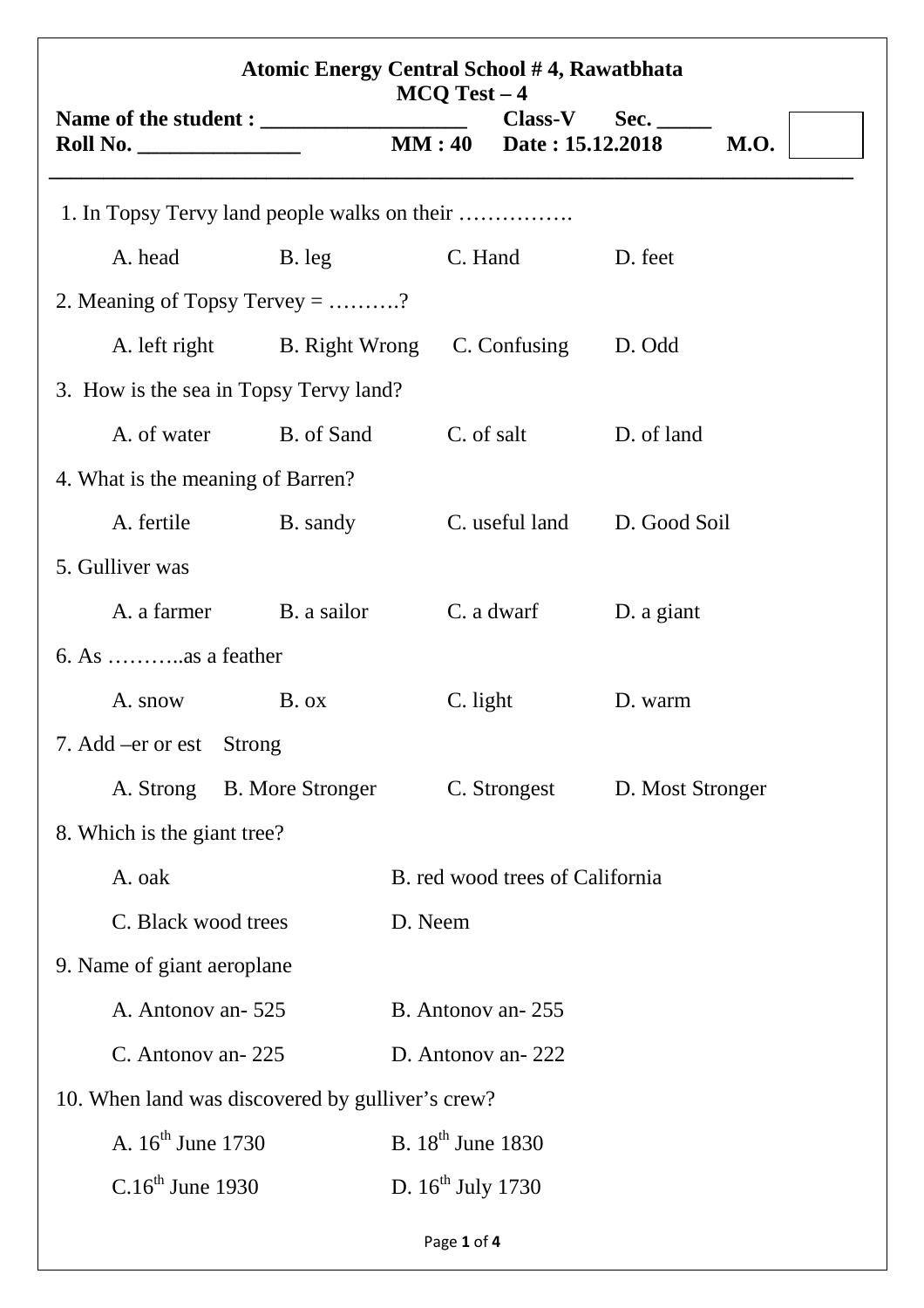प्र.11 इनमें से कौन-सा धातु नहीं है ? (क) सोना (ख) कोयला (ग) चाँदी (घ) ताँबा प्र.12 महसूस का अर्थ है -(क) एहसास (ख) मजबूर (ग) विश्वास (घ) रौब प्र.13 स्वामी की दादी अपने कमरे में क्या नहीं रखती थी ? (क) लौंग (ख) इलायची (ग) चॉकलेट (घ) सुपारी प्र.14 दिए गए शब्दों में से शुद्ध शब्द कौन-सा है ? (क) स्त्रीलिंग ''' (ख) स्त्रिलिंग ''' (ग) स्त्रीलींग '' (घ) इस्त्रीलिंग प्र.15 स्वामी की दादी के पति कौन थे ? (क) सब-मजिस्ट्रेट (ख) जिलाधीश (ग) प्लिस अधीक्षक (घ) अध्यापक प्र.16 अंधेर नगरी का राजा कैसा था ? (क) समझदार (ख) चतुर (ग) मख' (घ) चालाक ू प्र.17 गुरु-चेला कविता के कवि कौन है ? (क) सोहनलाल दविवेदी (ख) सोहनलाल सेठिया (ग) हरिवशराय बच्चन (घ) माखनलाल चतुर्वेदी प्र.18 नाटक में भाग लेने वालों को क्या कहते हैं ? (क) पात्र (ख) संवाद (ग) मुख्य पात्र (घ) गौण पात्र प्र.19 एतराज़ शब्द का सही का अर्थ है -(क) खुशकिस्मत (ख) बदकिस्मत (ग) आपत्ति (घ) स्वादिष्ट प्र.20 मिठाई शब्द का सही बहुवचन है -(क) मीठाईयाँ (ख) मिठाइया (ग) मिठाईया (घ) मिठाइयाँ

Page 2 of 4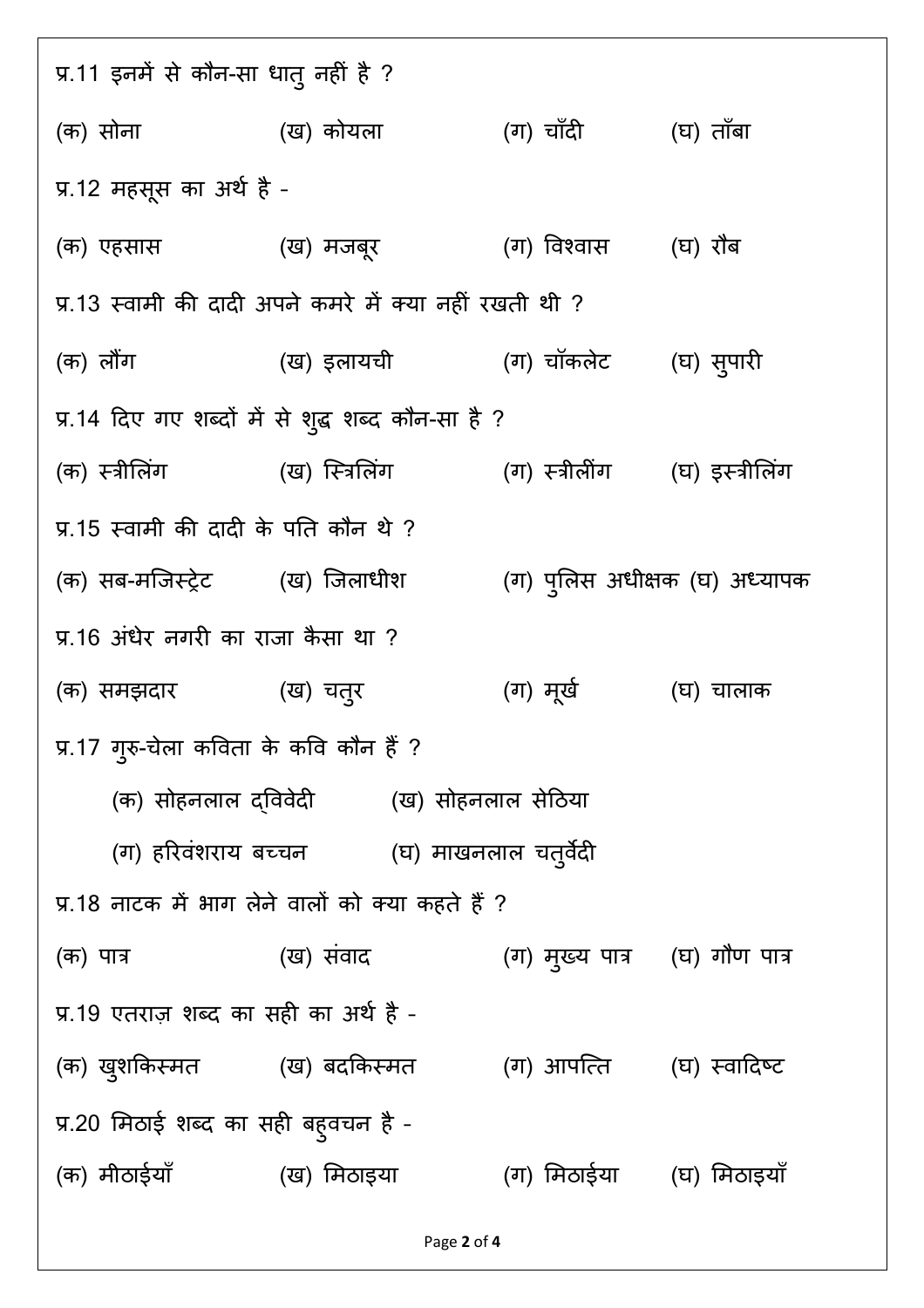| Q.21. One tenth of a centimeter is equal to-                                                                                |                                       |                                                                  |                 |  |  |  |  |
|-----------------------------------------------------------------------------------------------------------------------------|---------------------------------------|------------------------------------------------------------------|-----------------|--|--|--|--|
|                                                                                                                             |                                       | a) one millimeter b) one meter c) one kilometer d) one decimeter |                 |  |  |  |  |
|                                                                                                                             |                                       |                                                                  |                 |  |  |  |  |
|                                                                                                                             |                                       | a) Rupee 9.5 b) Rupee 0.95 c) Rupee 95 d) 0.095                  |                 |  |  |  |  |
|                                                                                                                             |                                       |                                                                  |                 |  |  |  |  |
|                                                                                                                             |                                       | a) 25 paise b) 75 paise c) 20 paise d) 50 paise                  |                 |  |  |  |  |
|                                                                                                                             |                                       |                                                                  |                 |  |  |  |  |
|                                                                                                                             |                                       | a) 1.70 m b) 1.007 m c) 17.0 m d) 1.07m                          |                 |  |  |  |  |
| Q.25. $1/100$ of a metre is equal to-                                                                                       |                                       |                                                                  |                 |  |  |  |  |
|                                                                                                                             |                                       | a) 1 mm b) 1 m c) 1 cm d) 1 km                                   |                 |  |  |  |  |
| Q.26. Side of a square is 9 cm. What is the perimeter of square?                                                            |                                       |                                                                  |                 |  |  |  |  |
|                                                                                                                             |                                       | a) 18 cm b) 36 cm c) 81 cm d) 36 sq cm                           |                 |  |  |  |  |
| Q.27 Area of a square is 64 sq cm. What is the length of each side of the square?                                           |                                       |                                                                  |                 |  |  |  |  |
| a) $16 \text{ cm}$                                                                                                          | b) $32 \text{ cm}$ c) $4 \text{ cm}$  |                                                                  | $d)$ 8cm        |  |  |  |  |
| Q.28. If the value of one Yuan in Indian rupees is Rs. 5.50. How many Yuan can a person                                     |                                       |                                                                  |                 |  |  |  |  |
| change for Rs. 1100?                                                                                                        |                                       |                                                                  |                 |  |  |  |  |
| a) $20$ Yuan                                                                                                                |                                       | b) 2000 Yuan c) 200 Yuan                                         | d) 20000 Yuan   |  |  |  |  |
| Q.29. If the perimeter of a rectangle is 60 cm and length of the rectangle is 25 cm. what is<br>the width of the rectangle? |                                       |                                                                  |                 |  |  |  |  |
| a) $10 \text{ cm}$                                                                                                          | b) $20 \text{ cm}$ c) $35 \text{ cm}$ |                                                                  | $d)$ 5 cm       |  |  |  |  |
| Q.30. If the value of one Pound in Indian rupees is Rs. 77.76. How many rupees are there in<br>100 Pounds?                  |                                       |                                                                  |                 |  |  |  |  |
| a) Rs. 7.776                                                                                                                |                                       | b) Rs. 777.6 c) Rs. 7776                                         | d) Rs. $77.076$ |  |  |  |  |

Page 3 of 4